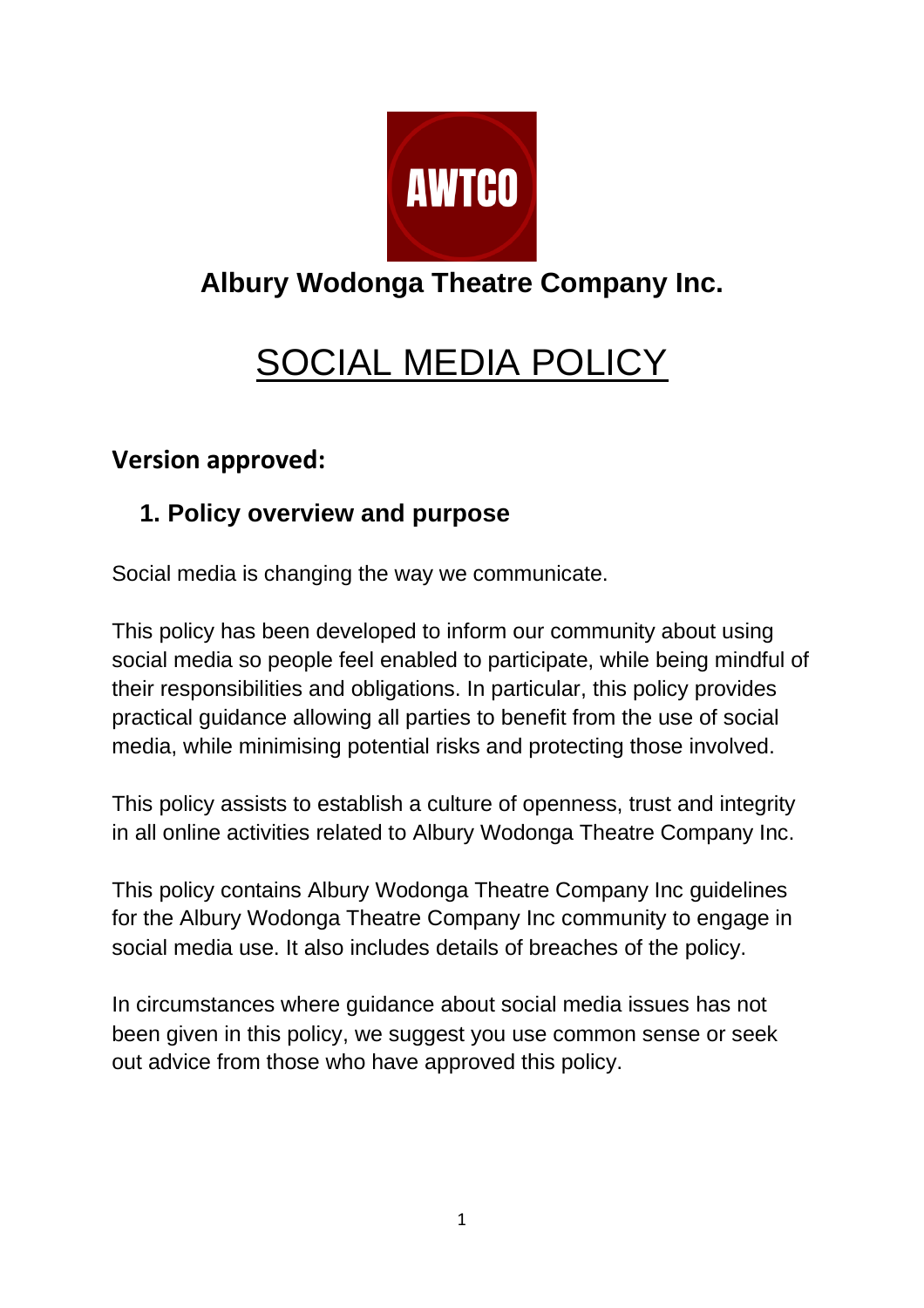## **2. Underlying principles**

This policy complements Albury Wodonga Theatre Company Inc mission to promote opportunities for community members to participate in the performing arts in Albury-Wodonga. The organisation values the importance of promoting a culture of inclusiveness, fairness and diversity in its activites.

The committee of Albury Wodonga Theatre Company Inc is responsible for all matters related to this policy.

## **3. Coverage**

This policy applies to all persons who are involved with the activities of Albury Wodonga Theatre Company Inc, whether they are in a paid or unpaid/voluntary capacity and including:

- members of Albury Wodonga Theatre Company Inc
- persons appointed or elected to Albury Wodonga Theatre Company Inc committees and sub-committees;
- employees of Albury Wodonga Theatre Company Inc;
- personnel including persons involved in productions as cast, creatives, production team, volunteers and others;

## **4. Scope**

a. **Social media** refers to any online tools or functions that allow people to communicate and/or share content via the internet.

This social media policy applies to platforms including, but not limited to:

- Social networking sites (e.g. Facebook, Twitter, LinkedIn, Google+, Pinterest, Yammer, etc)
- Video and photo sharing websites or apps (e.g. YouTube, Vimeo, Instagram, Flickr, Vine, Tik Tok, etc)
- Blogs and micro-blogging platforms (e.g. Tumblr, Wordpress, Blogger, etc)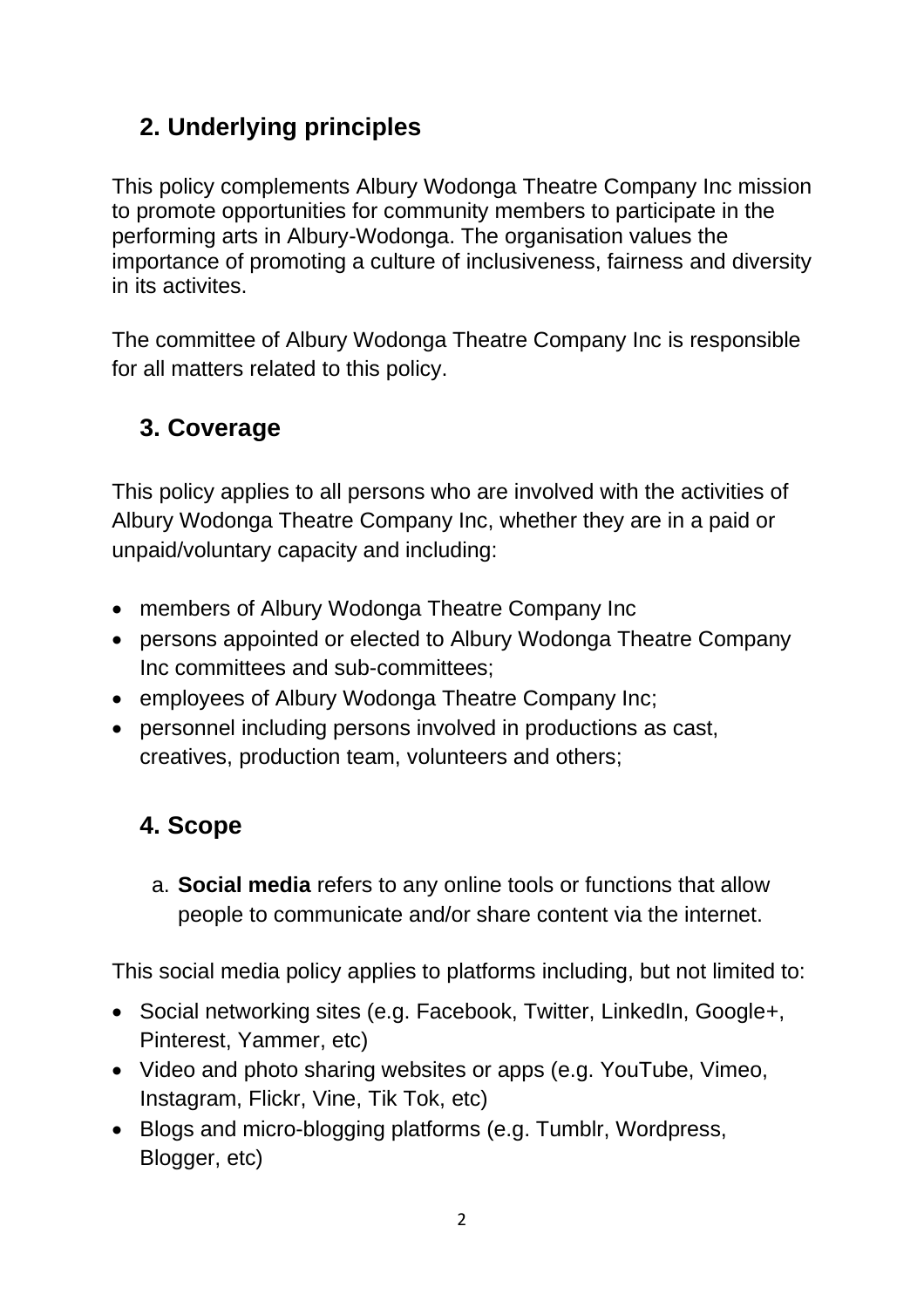- Review sites (e.g. Yelp, Urban Spoon, etc)
- Live broadcasting apps (e.g. Periscope, Meerkat, Facebook Mentions, etc)
- Podcasting (e.g. iTunes, Stitcher, Sound cloud, etc)
- Geo-spatial tagging (e.g. Foursquare, etc)
- Online encyclopaedias (e.g. Wikipedia, etc)
- Instant messaging (e.g. SMS, Skype, Snapchat, WhatsApp, Viber, etc)
- Online multiplayer gaming platforms (e.g. World of Warcraft, Second life, Xbox Live, etc)
- Online voting or polls
- Public and private online forums and discussion boards
- Any other online technologies that allow individual users to upload and share content.

This policy is applicable when using social media:

- 1. as an officially designated individual representing Albury Wodonga Theatre Company Inc on social media; and
- *2.* if you are posting content on social media that might affect Albury Wodonga Theatre Company Inc's business, productions, services, events, sponsors, members, affiliates or reputation.

#### *b. Using social media in an official capacity*

You must be authorised by Albury Wodonga Theatre Company Inc before engaging in social media as a representative of Albury Wodonga Theatre Company Inc.

#### *c. Using social media in a personal capacity*

As a part of Albury Wodonga Theatre Company Inc's, community you are an extension of the Albury Wodonga Theatre Company Inc brand.

As such, the boundaries between when you are representing yourself and when you are representing Albury Wodonga Theatre Company Inc can often be blurred. This becomes even more of an issue as you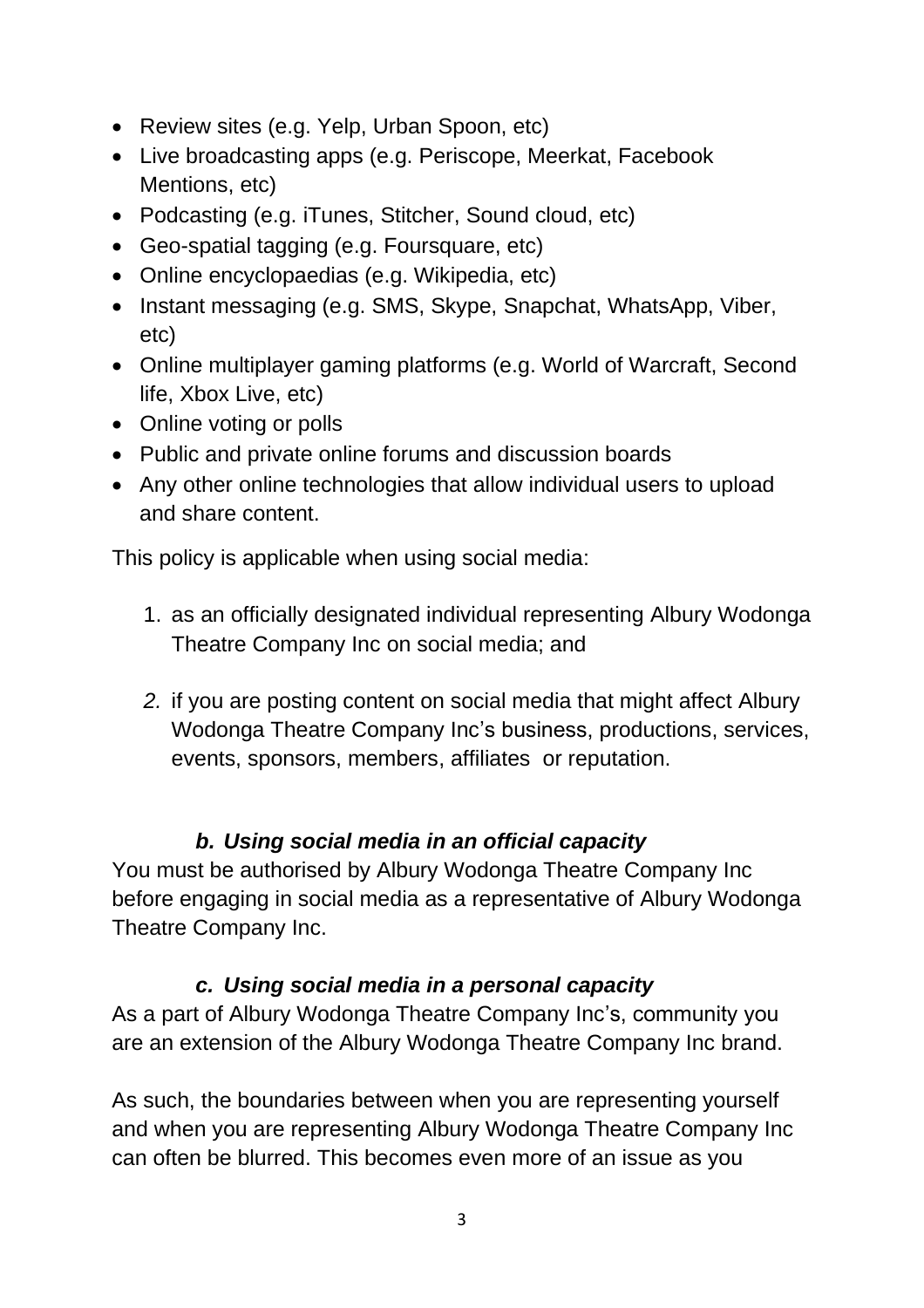increase your profile or position within Albury Wodonga Theatre Company Inc. Therefore, it is important that you represent both yourself and Albury Wodonga Theatre Company Inc appropriately online at all times.

## **5. Guidelines**

You must adhere to the following guidelines when using social media related to Albury Wodonga Theatre Company Inc or its business, products, productions, teams, participants, services, events, sponsors, members or reputation.

#### *a. Use common sense*

Whenever you are unsure as to whether or not the content you wish to share is appropriate, seek advice from others before doing so or refrain from sharing the content to be on the safe side.

When using social media, the lines between public and private, personal and professional, may be blurred. Remember, you are an ambassador for Albury Wodonga Theatre Company Inc.

#### *b. Protecting your privacy*

Be smart about protecting yourself and your privacy.

When posting content online there is potential for that content to become publicly available through a variety of means, even if it was intended to be shared privately. Therefore, you should refrain from posting any content online that you would not be happy for anyone to see, even if you feel confident that a particular individual would never see it.

Where possible, privacy settings on social media platforms should be set to limit access. You should also be cautious about disclosing your personal details.

#### *c. Honesty*

Your honesty—or dishonesty—may be quickly noticed in the social media environment. Do not say anything that is dishonest, untrue or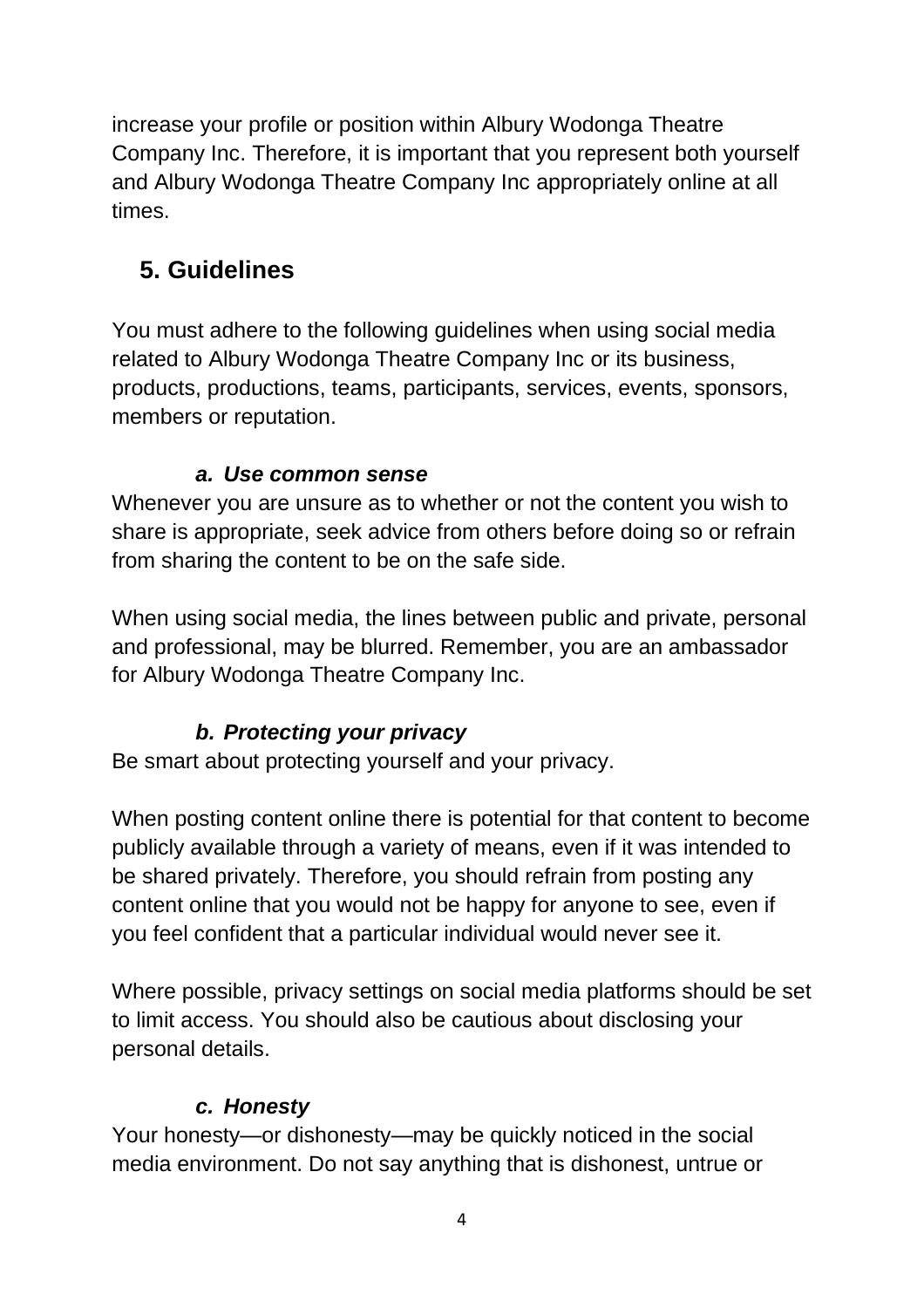misleading. If you are unsure, check the source and the facts before uploading or posting anything. Albury Wodonga Theatre Company Inc recommends erring on the side of caution – if in doubt, do not post or upload.

Do not post anonymously, using pseudonyms or false screen names. Be transparent and honest. Use your real name, be clear about who you are and identify any affiliations you have.

If you have a vested interest in something you are discussing, point it out. If you make an endorsement or recommendation about something you are affiliated with, or have a close relationship with, you must disclose that affiliation.

The web is not anonymous. You should assume that all information posted online can be traced back to you. You are accountable for your actions both on and offline, including the information you post via your personal social media accounts.

#### *d. Use of disclaimers*

Wherever practical, include a prominent disclaimer stating who you work for or are affiliated with (e.g. member of Albury Wodonga Theatre Company Inc) and that anything you publish is your personal opinion and that you are not speaking officially. This is good practice and is encouraged, but don't count on it to avoid trouble -– it may not have legal effect or protect you from breaches of this policy.

#### *e. Reasonable use*

If you are an employee of Albury Wodonga Theatre Company Inc, you must ensure that your personal use of social media does not interfere with your work commitments or productivity.

#### *f. Respect confidentiality and sensitivity*

When using social media, you must maintain the privacy of Albury Wodonga Theatre Company Inc's confidential information. This includes information that is not publically accessible, widely known, or not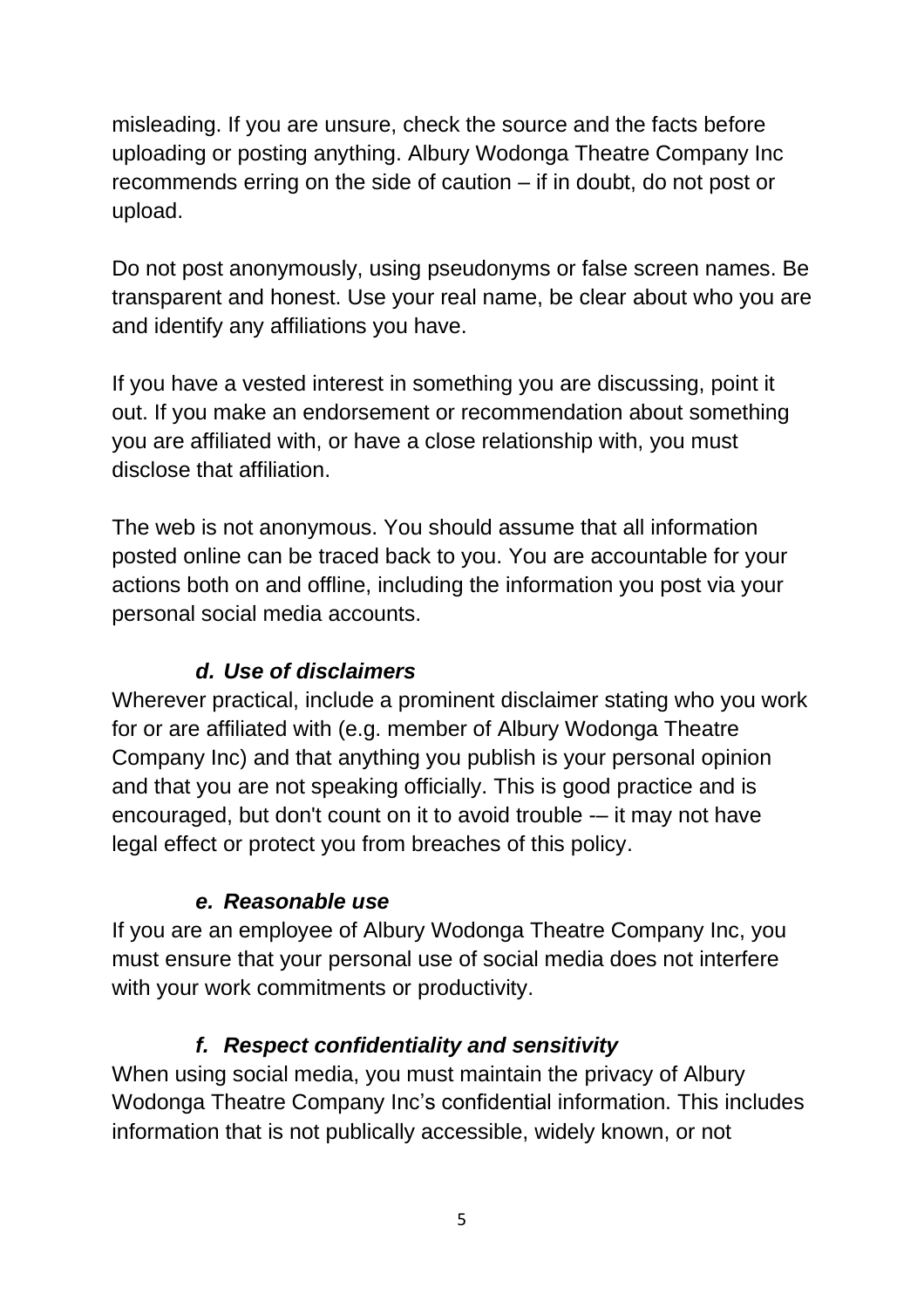expected to be shared outside of Albury Wodonga Theatre Company Inc.

Remember, if you are online, you are on the record—much of the content posted online is public and searchable.

Within the scope of your authorisation by Albury Wodonga Theatre Company Inc, it is perfectly acceptable to talk about Albury Wodonga Theatre Company Inc and have a dialogue with the community, but it is not okay to publish confidential information of Albury Wodonga Theatre Company Inc. Confidential information includes things such as details about litigation, unreleased production information and unpublished details about our casts, production teams, financial information and trade secrets.

When using social media you should be considerate to others and should not post information when you have been asked not to, or where consent has not been sought and given. You must also remove information about another person if that person asks you to do so.

Permission should always be sought if the use or publication of information is not incidental, but directly related to an individual. This is particularly relevant to publishing any information regarding minors. In such circumstances, parental or guardian consent is mandatory.

#### *g. Gaining permission when publishing a person's identifiable image*

You must obtain express permission from an individual to use a direct, clearly identifiable image of that person.

You should also refrain from posting any information or photos of a sensitive nature. This could include accidents, incidents or controversial behaviour.

In every instance, you need to have consent of the owner of copyright in the image.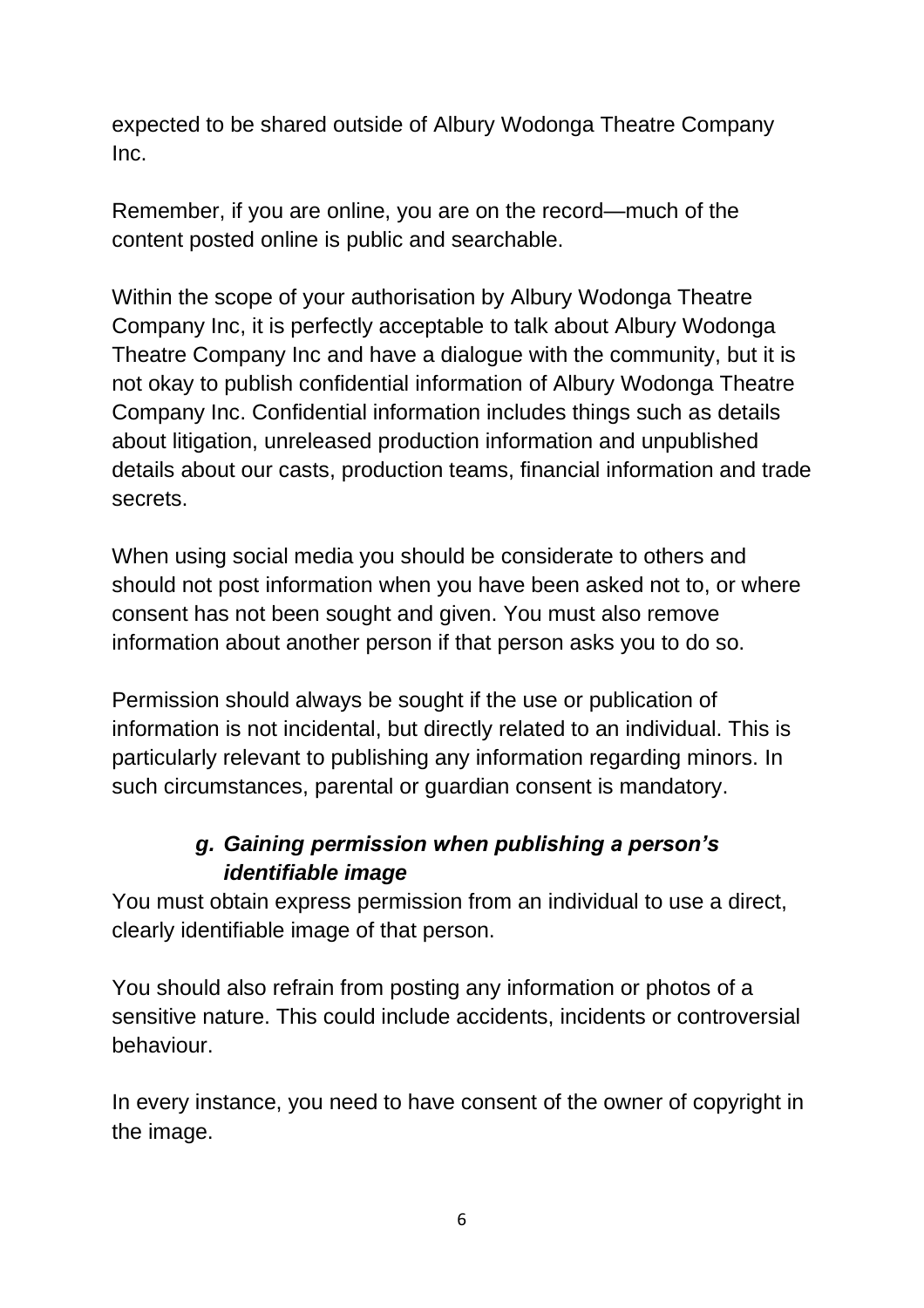#### *h. Complying with applicable laws*

Do not post or link to content that contains illegal or indecent content, including defamatory, vilifying or misleading and deceptive content.

#### *i. Abiding by copyright laws*

It is critical that you comply with the laws governing copyright in relation to material owned by others and Albury Wodonga Theatre Company Inc's own copyrights and brands.

You should never quote or use more than short excerpts of someone else's work, and you should always attribute such work to the original author/source. It is good practice to link to others' work rather than reproduce it.

#### *j. Discrimination, sexual harassment and bullying*

The public in general, and Albury Wodonga Theatre Company Inc's employees and members, reflect a diverse set of customs, values and points of view.

You must not post any material that is offensive, harassing, discriminatory, embarrassing, intimidating, sexually explicit, bullying, hateful, racist, sexist or otherwise inappropriate.

#### *k. Avoiding controversial issues*

If you see misrepresentations made about Albury Wodonga Theatre Company Inc in the media, you may point that out to a member of the Executive of Albury Wodonga Theatre Company Inc. Unless you are specifically authorised to do so, do not respond, comment or attempt to rectify the misrepresentation yourself.

#### *l. Dealing with mistakes*

If you make an error while posting on social media, be up front about the mistake and address it quickly. If you choose to modify an earlier post, make it clear that you have done so. If someone accuses Albury Wodonga Theatre Company Inc of posting something improper (such as their copyrighted material or a defamatory comment about them),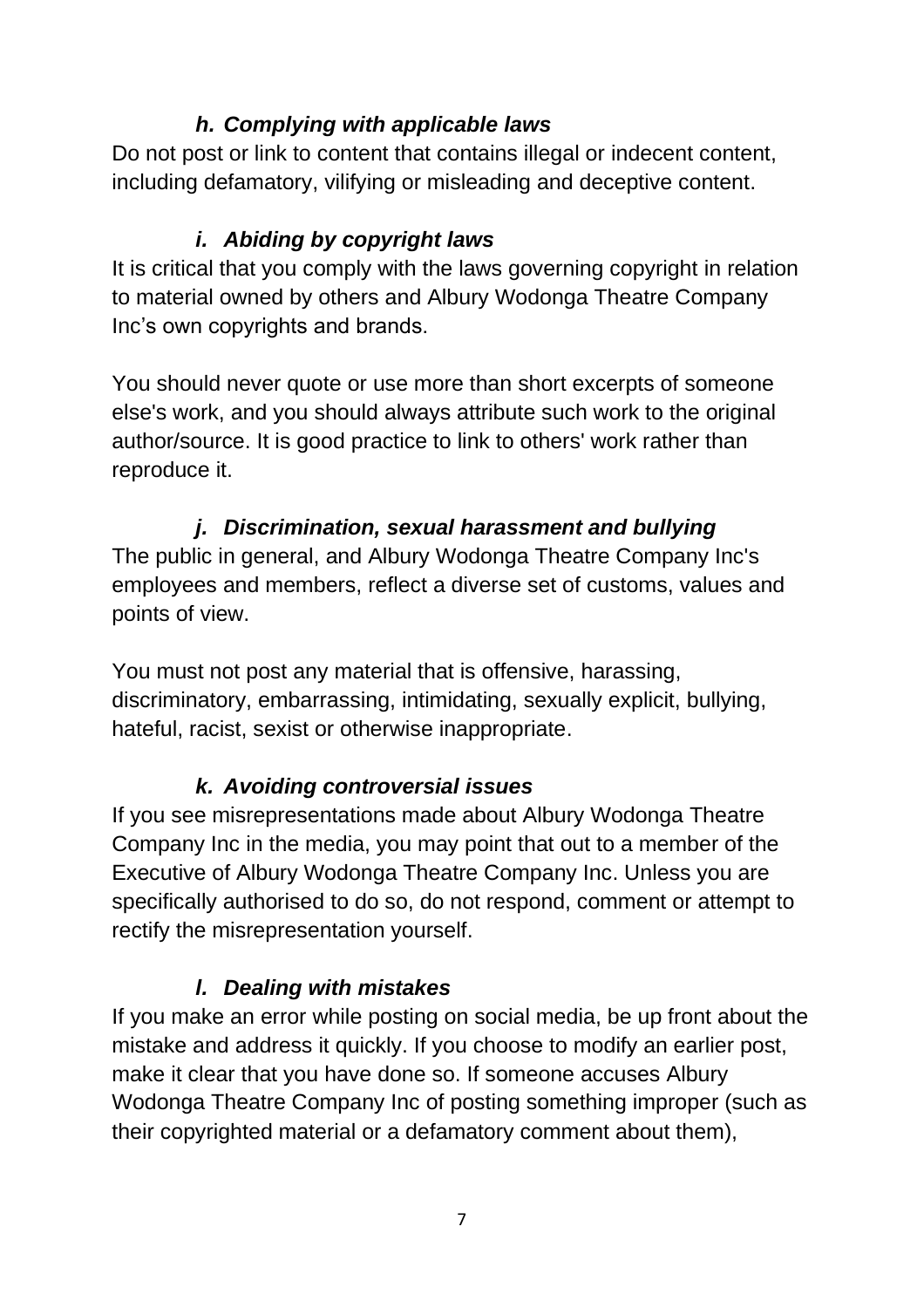address it promptly and appropriately and if necessary, seek legal advice.

#### *m.Conscientious behaviour and awareness of the consequences*

Keep in mind that what you write is your responsibility, and failure to abide by these guidelines could put Albury Wodonga Theatre Company Inc at risk.

You should always follow the terms and conditions for any third-party sites in which you participate.

#### n. *Branding and intellectual property of Albury Wodonga Theatre Company Inc*

You must not use any of Albury Wodonga Theatre Company Inc's intellectual property or imagery on your personal social media without prior approval from Albury Wodonga Theatre Company Inc.

Albury Wodonga Theatre Company Inc's intellectual property includes but is not limited to:

- trademarks
- logos
- slogans
- imagery which has been posted on Albury Wodonga Theatre Company Inc official social media sites or website.

You must not create either an official or unofficial Albury Wodonga Theatre Company Inc presence using the organisation's trademarks or name without prior approval from Albury Wodonga Theatre Company Inc.

You must not imply that you are authorised to speak on behalf of Albury Wodonga Theatre Company Inc unless you have been given official authorisation to do so by the Albury Wodonga Theatre Company Inc committee.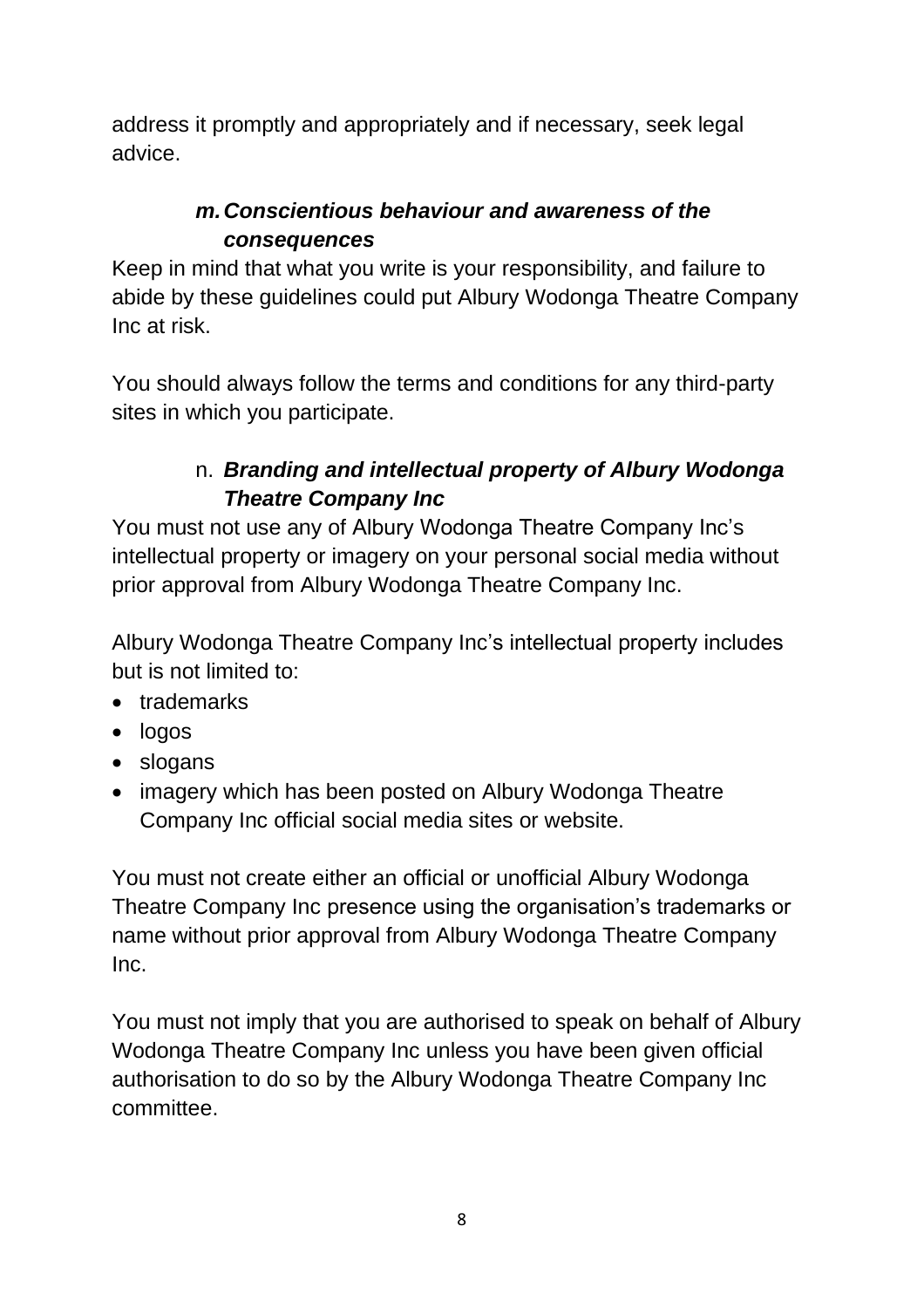## **6. Policy breaches**

#### *a. Breaches of this policy include but are not limited to:*

- Using Albury Wodonga Theatre Company Inc's name, motto, crest and/or logo in a way that would result in a negative impact for the organisation, clubs and/or its members.
- Posting or sharing any content that is abusive, harassing, threatening, demeaning, defamatory or libellous.
- Posting or sharing any content that includes insulting, obscene, offensive, provocative or hateful language.
- Posting or sharing any content that is a breach of any state or Commonwealth law.
- Posting or sharing any material to our social media channels that infringes the intellectual property rights of others.
- Posting or sharing material that brings, or risks bringing Albury Wodonga Theatre Company Inc, its affiliates, productions, officials, members, supporters or sponsors into disrepute. In this context, bringing a person or organisation into disrepute is to lower the reputation of that person or organisation in the eyes of the ordinary members of the public.

#### *b. Reporting a breach*

If you notice inappropriate or unlawful content online relating to Albury Wodonga Theatre Company Inc or any of its members, or content that may otherwise have been published in breach of this policy, you should report the circumstances immediately.

Breaches of this policy must be reported to the Secretary of the Albury Wodonga Theatre Company Inc, or if the breach involves the Secretary, the President of Albury Wodonga Theatre Company Inc or other member of the Executive.

#### *c. Investigation*

Alleged breaches of this social media policy may be investigated by the Executive of the Albury Wodonga Theatre Company Inc.